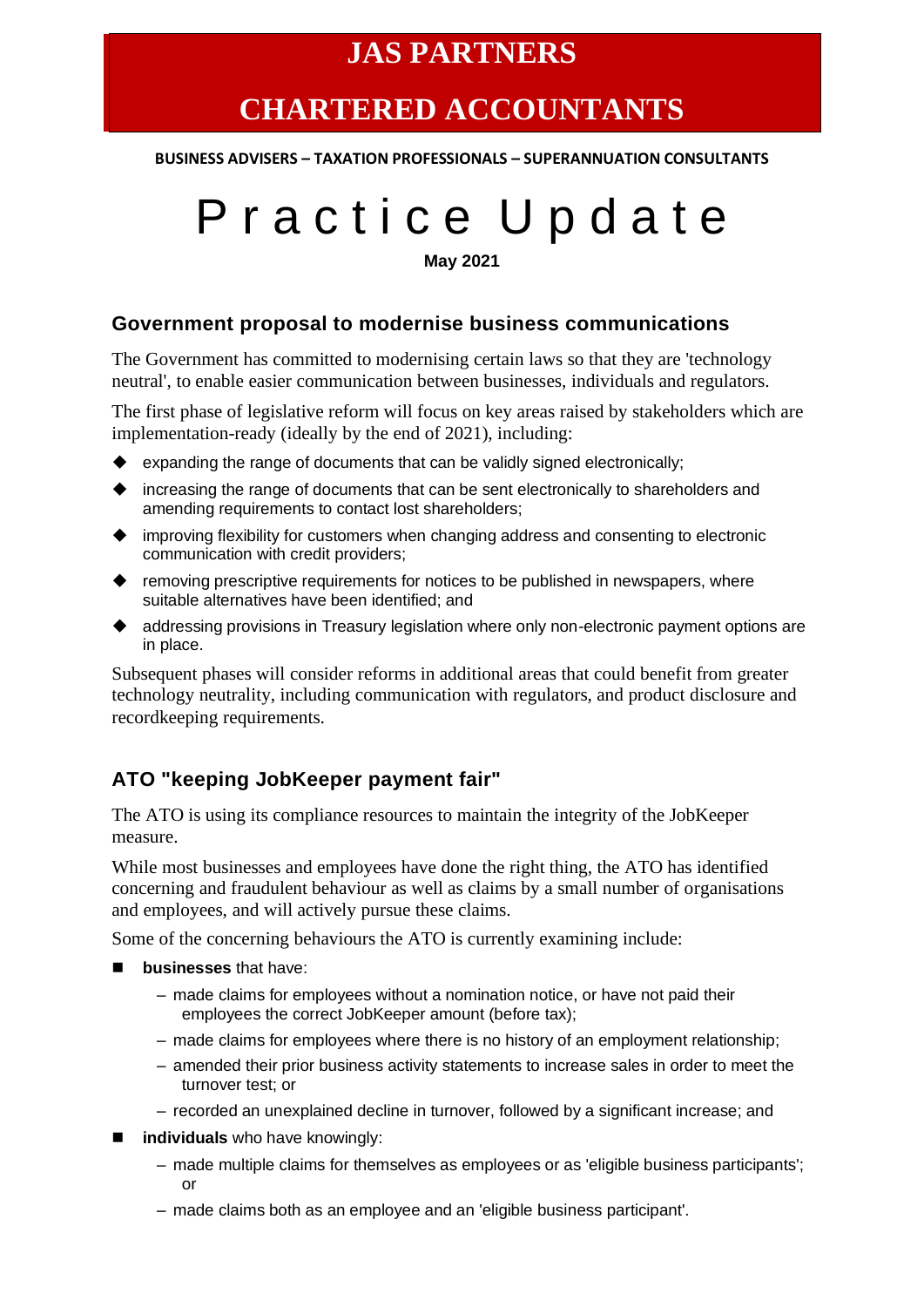The ATO encourages all JobKeeper applicants to review their applications and contact the ATO if they have made mistakes (and the ATO may not pursue repayment of an overpayment in certain circumstances, such as for honest mistakes).

If anyone is concerned that someone is doing the wrong thing in relation to the JobKeeper payment, they are encouraged to tell the ATO about it. The ATO will be examining JobKeeper Tip-Offs and contacting businesses where it has concerns and needs more information.

#### **Independent review service for small businesses made permanent**

Following a successful multi-year pilot, the ATO's small business independent review service will be offered permanently as a dispute resolution option for eligible small businesses.

ATO Deputy Commissioner Jeremy Geale said the service is all about ensuring small businesses are given the opportunity to achieve an independent, fast, free, and fair resolution when they disagree with the ATO's audit position:

*"Independence is critical when handling a dispute, so we ensure each and every independent review is done by an officer from a different part of the ATO who was not involved in the original audit"*.

The ATO's small business independent review service is available to eligible small businesses with an annual turnover of less than \$10 million in relation to disputes about income tax, GST, excise, luxury car tax, wine equalisation tax, and fuel tax credits, and is in addition to other dispute options.

Disputes about employer obligations like superannuation and FBT are **not** eligible for the independent review service.

More information about the ATO's independent review service, including how to request a review and eligibility criteria, is available on the ATO's website.

## **ATO asks businesses to check if they are still using their ABNs**

The ATO has advised that, if a business hasn't used its ABN for a while, the ATO may contact them about cancelling their ABN.

The ATO may also contact them about their ABN if their business situation has changed.

To ensure businesses don't miss out on Government support, including during unfortunate events, it's essential that they regularly review their ABN details and keep them up to date (or cancel their ABN if the business is no longer operating, so that Government agencies can tailor their support to those that need it).

It's also important to check that the business has listed the physical address of the business, as otherwise it can be difficult for emergency services and Government agencies to make contact.

A business' mailing address and physical location address can be listed separately on its ABN data, and these (and other ABN details) can be checked and updated online at any time.